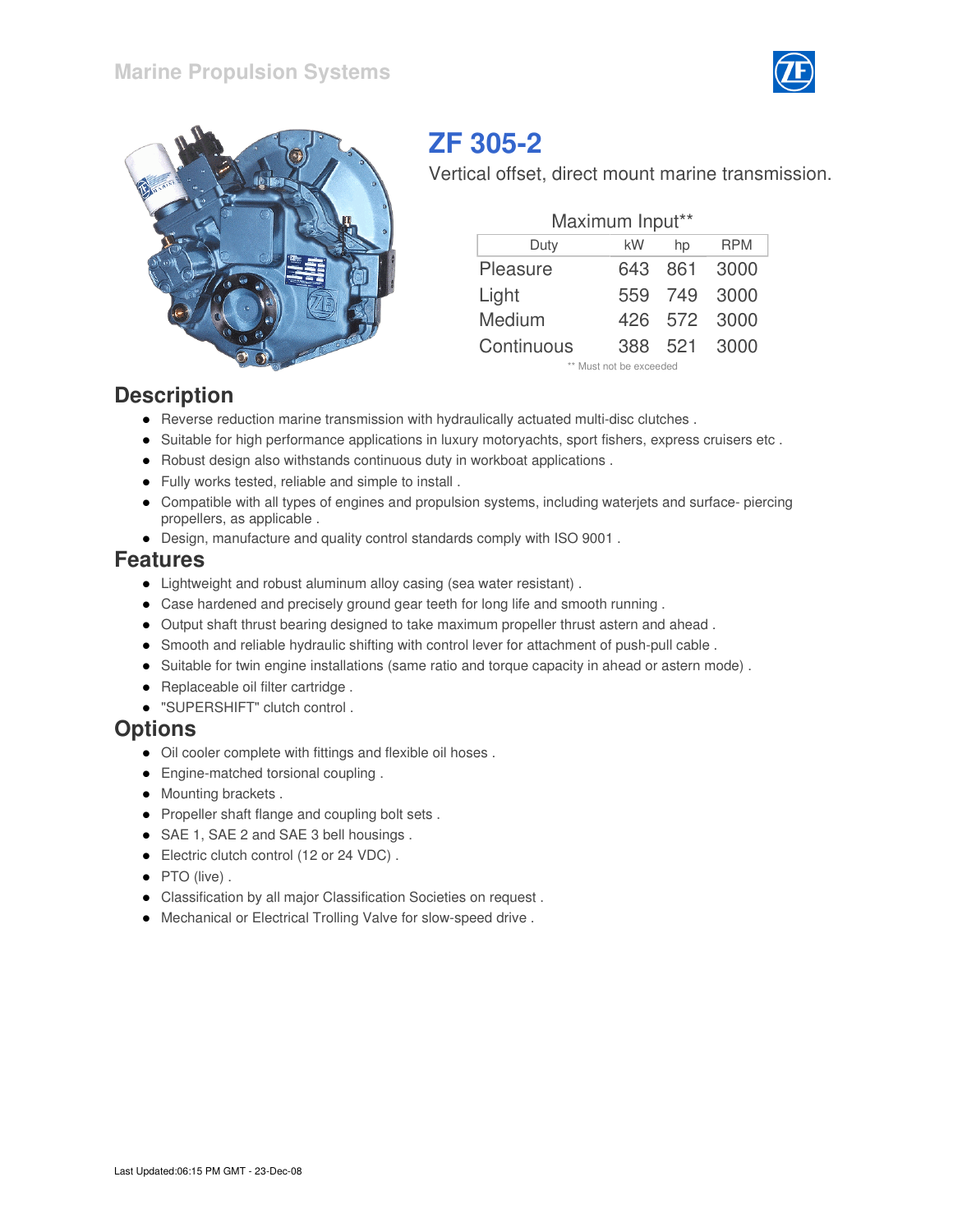### **Pleasure Duty**

| <b>RATIOS</b>                                                                           | MAX. TORQUE |      | POWER/RPM                  |                           | <b>MAXIMUM RATED POWER</b> |     |         |         |         |     | MAX.                 |
|-----------------------------------------------------------------------------------------|-------------|------|----------------------------|---------------------------|----------------------------|-----|---------|---------|---------|-----|----------------------|
|                                                                                         | Nm          | ftlb | kW                         | hp                        | kW.                        | hp  | kW      | hp      | kW.     | hp  | <b>RPM</b>           |
|                                                                                         |             |      | 2100 rpm 2300 rpm 2500 rpm |                           |                            |     |         |         |         |     |                      |
| $0.884, 0.923$ <sup>*</sup> , 1.000, 1.220, 1.297 <sup>*</sup> ,<br>1.486, 1.758, 1.968 | 2047        | 1510 |                            | $0.2143$ $0.2874$ 450 604 |                            |     |         |         |         |     | 493 661 536 719 3000 |
| $\blacksquare$ 2.250                                                                    | 1858        | 1370 |                            | $0.1946$ 0.2609 409       |                            |     | 548 447 | 600     | 486     |     | 652 3000             |
| $\Box$ 2.500                                                                            | 1703        | 1256 |                            | $0.1783$ 0.2391 374       |                            | 502 |         | 410 550 | 446     | 598 | 3000                 |
| $\boxed{}$ 2.917                                                                        | 1486        | 1096 |                            | $0.1556$ 0.2087 327       |                            |     | 438 358 | 480     | 389 522 |     | 3000                 |

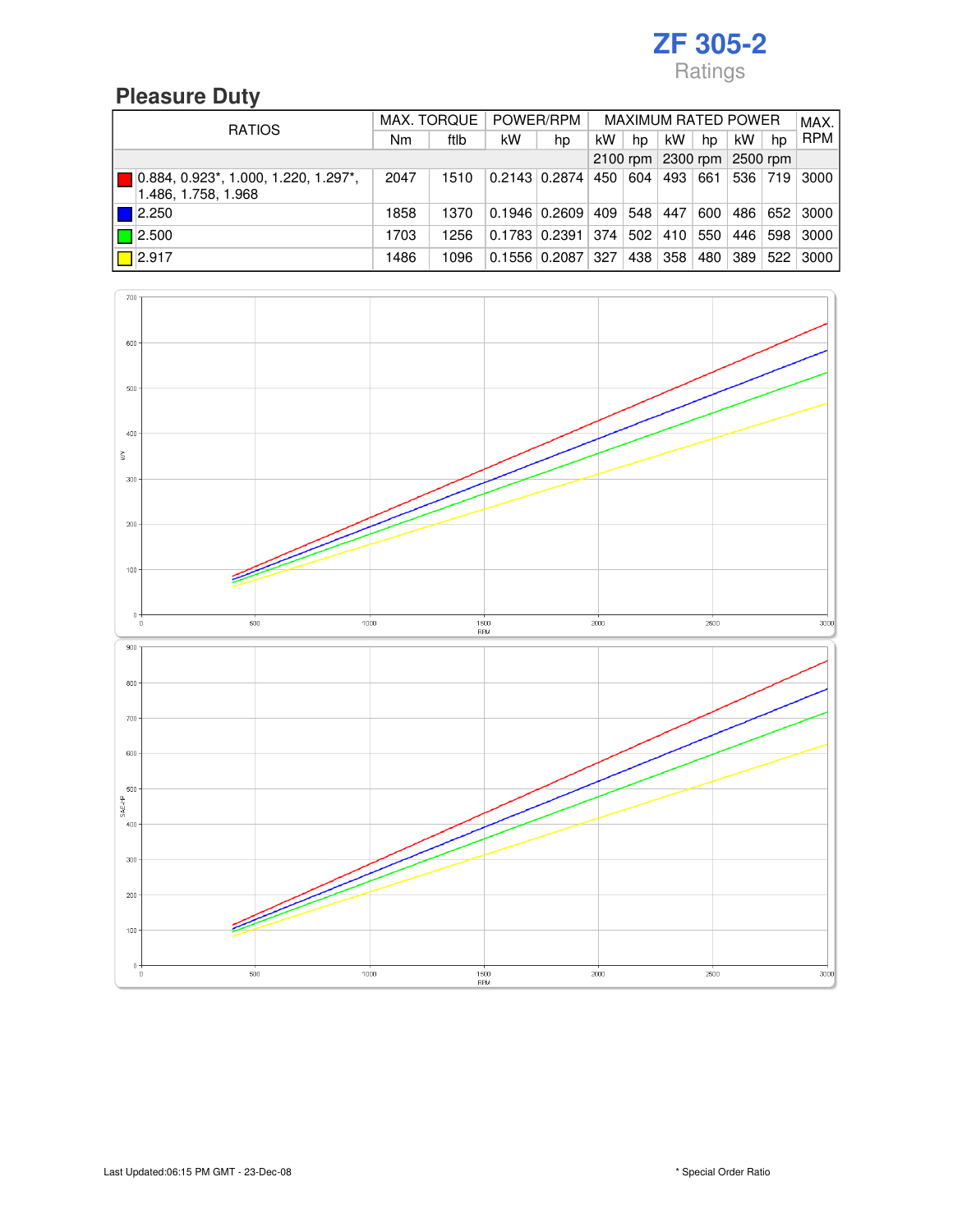### **Light Duty**

| <b>RATIOS</b>                                        | MAX. TORQUE |      | POWER/RPM       |                               | <b>MAXIMUM RATED POWER</b> |     |     |         |     | MAX.    |            |
|------------------------------------------------------|-------------|------|-----------------|-------------------------------|----------------------------|-----|-----|---------|-----|---------|------------|
|                                                      | Nm          | ftlb | kW              | hp                            | kW                         | hp  | kW  | hp      | kW  | hp      | <b>RPM</b> |
|                                                      |             |      |                 | 2100 rpm 2300 rpm 2500 rpm    |                            |     |     |         |     |         |            |
| $0.923*$                                             | 1781        | 1314 | 0.1865   0.2501 |                               | 392                        | 525 |     | 429 575 |     | 466 625 | 3000       |
| ▌0.884, 1.000, 1.220, 1.297*, 1.486,<br>1.758, 1.968 | 1780        | 1313 |                 | $0.1864$ 0.2499 391           |                            | 525 |     | 429 575 | 466 | 625     | 3000       |
| $\Box$ 2.250                                         | 1676        | 1236 |                 | $0.1755$ $0.2353$ 369         |                            | 494 | 404 | 541     | 439 | 588     | 3000       |
| $\Box$ 2.500                                         | 1559        | 1150 |                 | $0.1632 \mid 0.2189 \mid 343$ |                            | 460 | 375 | 504     | 408 | 547     | 3000       |
| $\Box$ 2.917                                         | 1395        | 1029 | 0.1461          | $0.1959$ 307                  |                            | 411 | 336 | 451     | 365 | 490     | 3000       |

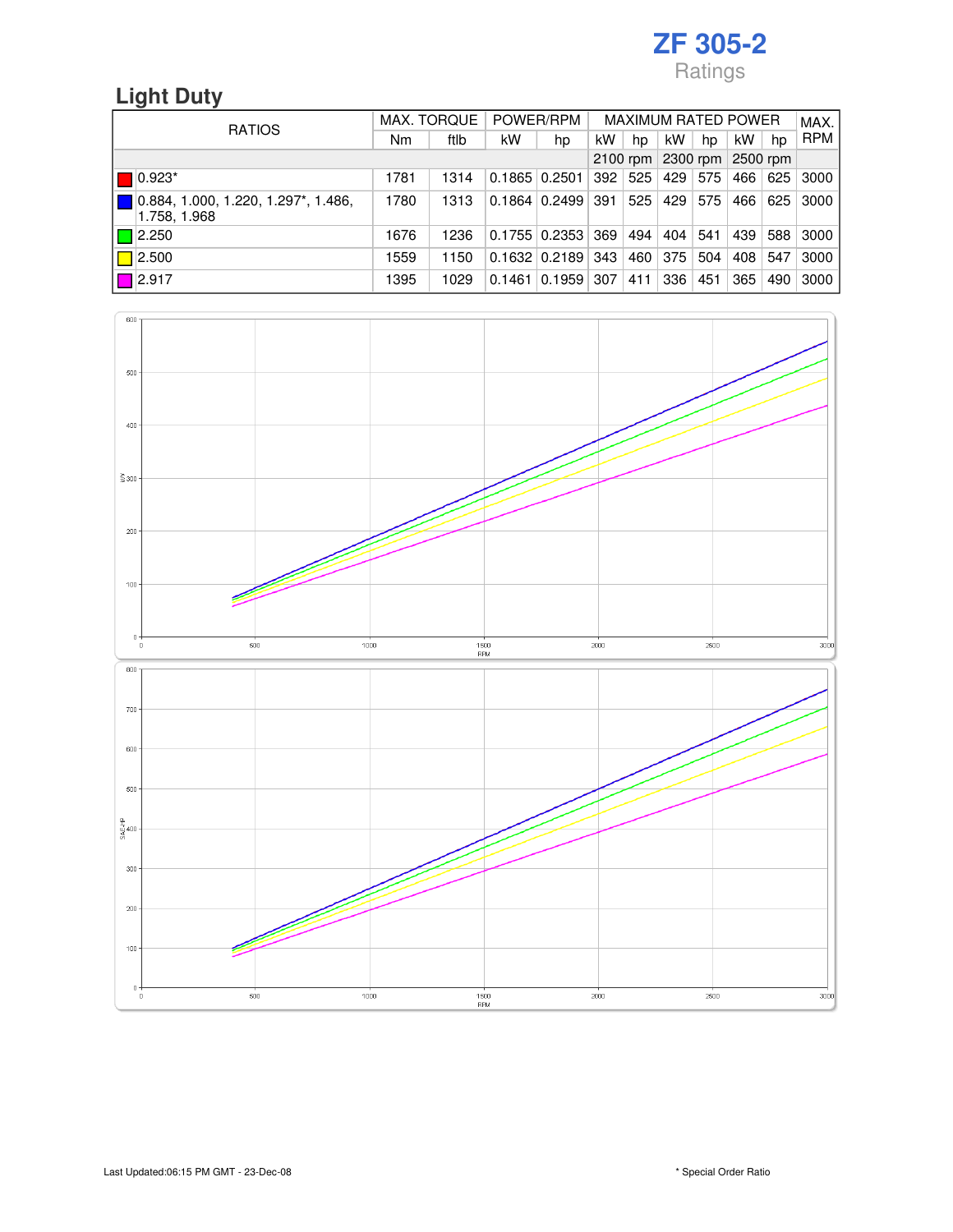### **Medium Duty**

| <b>RATIOS</b>                                                                           | MAX. TORQUE |      | POWER/RPM                  |                                                              | <b>MAXIMUM RATED POWER</b> |    |     |    |     |     | MAX.       |
|-----------------------------------------------------------------------------------------|-------------|------|----------------------------|--------------------------------------------------------------|----------------------------|----|-----|----|-----|-----|------------|
|                                                                                         | Nm          | ftlb | kW                         | hp                                                           | kW                         | hp | kW. | hp | kW. | hp  | <b>RPM</b> |
|                                                                                         |             |      | 1800 rpm 2100 rpm 2300 rpm |                                                              |                            |    |     |    |     |     |            |
| $0.884, 0.923$ <sup>*</sup> , 1.000, 1.220, 1.297 <sup>*</sup> ,<br>1.486, 1.758, 1.968 | 1359        | 1002 |                            | $0.1423$ $0.1908$ $256$ $343$ $299$ $401$ $327$ $56$         |                            |    |     |    |     | 439 | 3000       |
| $\blacksquare$ 2.250                                                                    | 1246        | 919  |                            | $0.1305$ $0.1750$ $235$ $315$ $274$ $367$                    |                            |    |     |    | 300 |     | 402 3000   |
| $\Box$ 2.500                                                                            | 1165        | 859  |                            | $0.1220$ $0.1636$ $220$ $294$ $256$ $344$ $281$ $376$ $3000$ |                            |    |     |    |     |     |            |
| $\boxed{}$ 2.917                                                                        | 1035        | 763  |                            | $0.1084$ $0.1453$ $195$ $262$ $228$ $305$ $249$ $334$        |                            |    |     |    |     |     | 3000       |

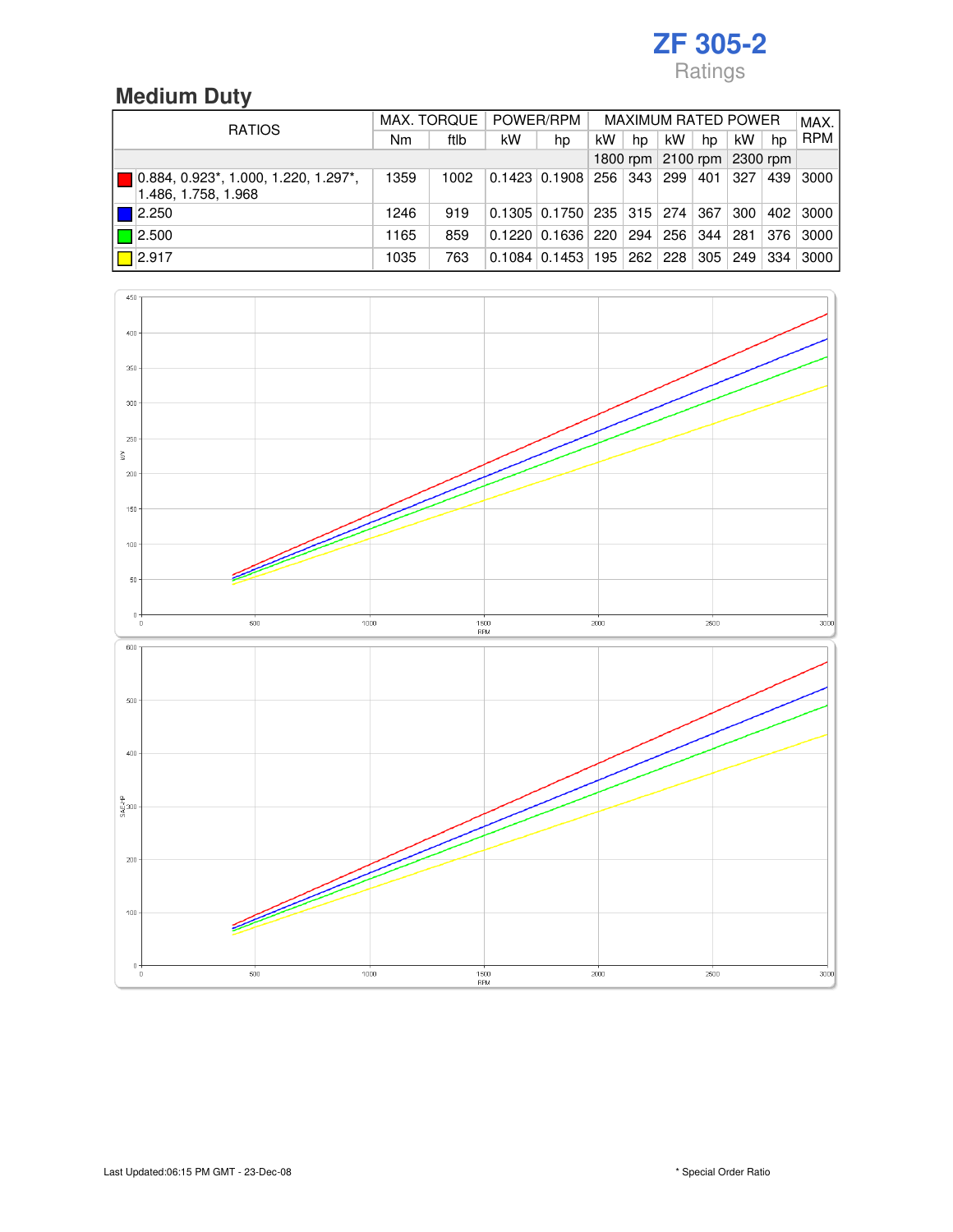### **Continuous Duty**

| <b>RATIOS</b>                                                                           | MAX. TORQUE |      | POWER/RPM |                                                              | <b>MAXIMUM RATED POWER</b> |     |                     |    |                       |     | MAX.       |
|-----------------------------------------------------------------------------------------|-------------|------|-----------|--------------------------------------------------------------|----------------------------|-----|---------------------|----|-----------------------|-----|------------|
|                                                                                         | Nm          | ftlb | kW        | hp                                                           | kW                         | hp  | kW                  | hp | kW                    | hp  | <b>RPM</b> |
|                                                                                         | 1600 rpm    |      |           |                                                              | 1800 rpm $ 2100$ rpm       |     |                     |    |                       |     |            |
| $0.884, 0.923$ <sup>*</sup> , 1.000, 1.220, 1.297 <sup>*</sup> ,<br>1.486, 1.758, 1.968 | 1238        | 913  |           | $0.1296$ $0.1738$ $207$ $278$ $233$ $313$ $272$ $365$ $3000$ |                            |     |                     |    |                       |     |            |
| $\vert$ 2.250                                                                           | 1102        | 813  |           | $0.1154$ $0.1547$                                            | 185                        |     | 248 208 279 242 325 |    |                       |     | 3000       |
| $\Box$ 2.500                                                                            | 1085        | 800  |           | $0.1136$ $0.1524$   182   244   205   274   239              |                            |     |                     |    |                       | 320 | 3000       |
| $\sqrt{2.917}$                                                                          | 966         | 712  |           | $0.1012$ 0.1356                                              | 162                        | 217 |                     |    | 182   244   212   285 |     | 3000       |

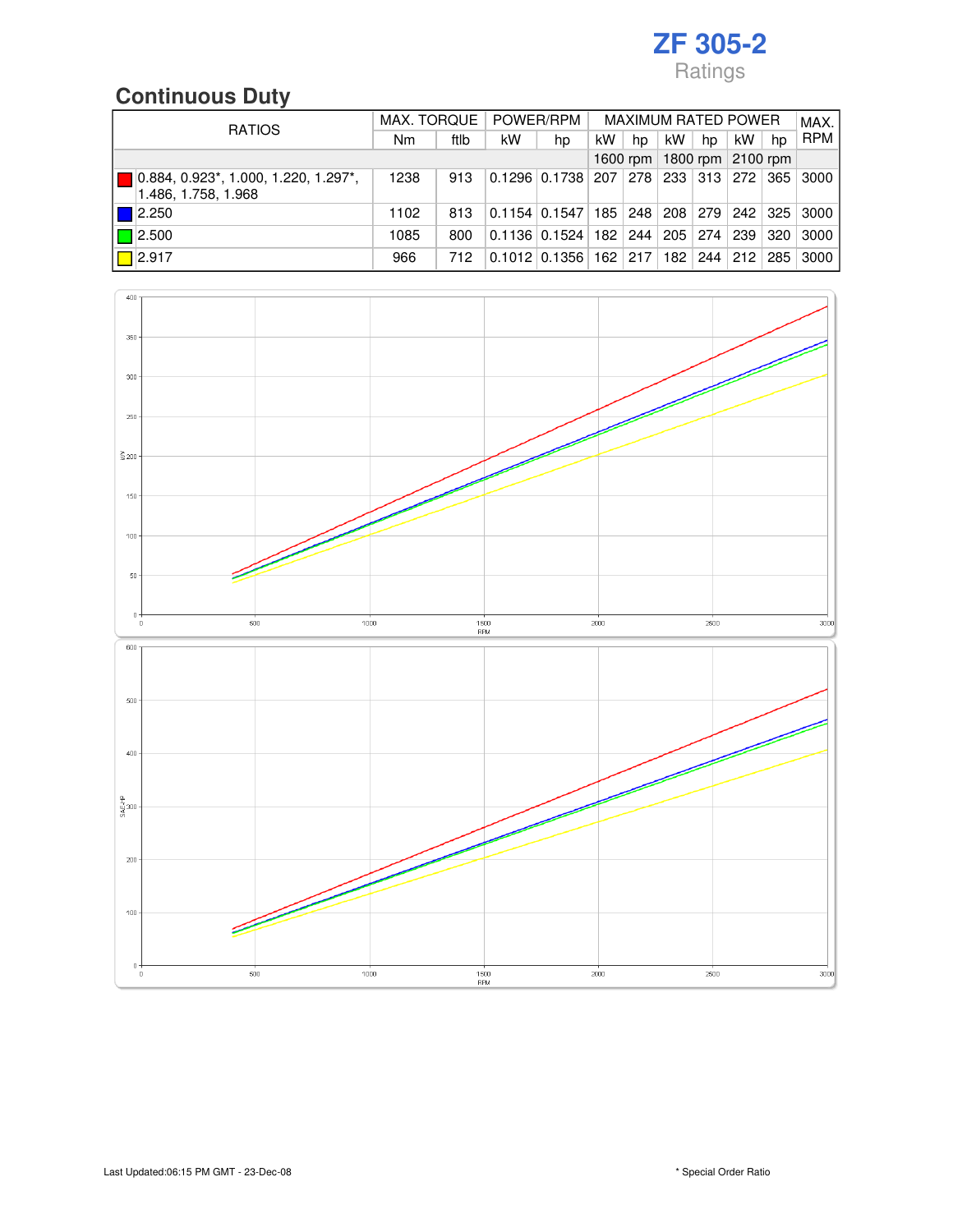#### **ZF 305-2** Dimensions



|    |                |    |              | mm (inches)                |         |  |                                                                                                      |           |  |  |  |
|----|----------------|----|--------------|----------------------------|---------|--|------------------------------------------------------------------------------------------------------|-----------|--|--|--|
| В. | $B_{\alpha}$   | Н. | $H_{\Omega}$ |                            | $L_{4}$ |  |                                                                                                      | Bell Hsg. |  |  |  |
|    |                |    |              |                            |         |  | 155 (6.10) 254 (10.0) 254 (10.0) 147 (5.79) 372 (14.7) 444 (17.5) 330 (13.0) 55.0 (2.17) 45.0 (1.77) |           |  |  |  |
|    | Weight kg (lb) |    |              | Oil Capacity Litre (US qt) |         |  |                                                                                                      |           |  |  |  |
|    | 98.0 (216)     |    |              | 5.50(5.80)                 |         |  |                                                                                                      |           |  |  |  |

#### **SAE Bell Housing Dimensions**

| <b>ISAE No.</b> |    |                                                         |    |    | <b>Bolt Holes</b> |          |  |  |
|-----------------|----|---------------------------------------------------------|----|----|-------------------|----------|--|--|
|                 |    |                                                         |    |    | No.               | Diameter |  |  |
|                 | mm |                                                         | mm | mm |                   | mm       |  |  |
|                 |    | 511.18 20.125 530.23 20.875 552.45 21.75 12 11.91 15/32 |    |    |                   |          |  |  |

### **Output Coupling Dimensions**

| А  |            |  |  |  |  |                                               |    | <b>Bolt Holes</b> |                                                |      |  |  |
|----|------------|--|--|--|--|-----------------------------------------------|----|-------------------|------------------------------------------------|------|--|--|
|    |            |  |  |  |  |                                               |    | <sup>∣</sup> No.  | Diameter (E)                                   |      |  |  |
| mm | $\cdot$ in |  |  |  |  | $mm \mid$ in $\mid mm \mid$ in $\mid mm \mid$ | in |                   | mm                                             |      |  |  |
|    |            |  |  |  |  |                                               |    |                   | $155 6.10 125 4.92 100 3.94 16.0 0.63 10 16.2$ | 0.64 |  |  |